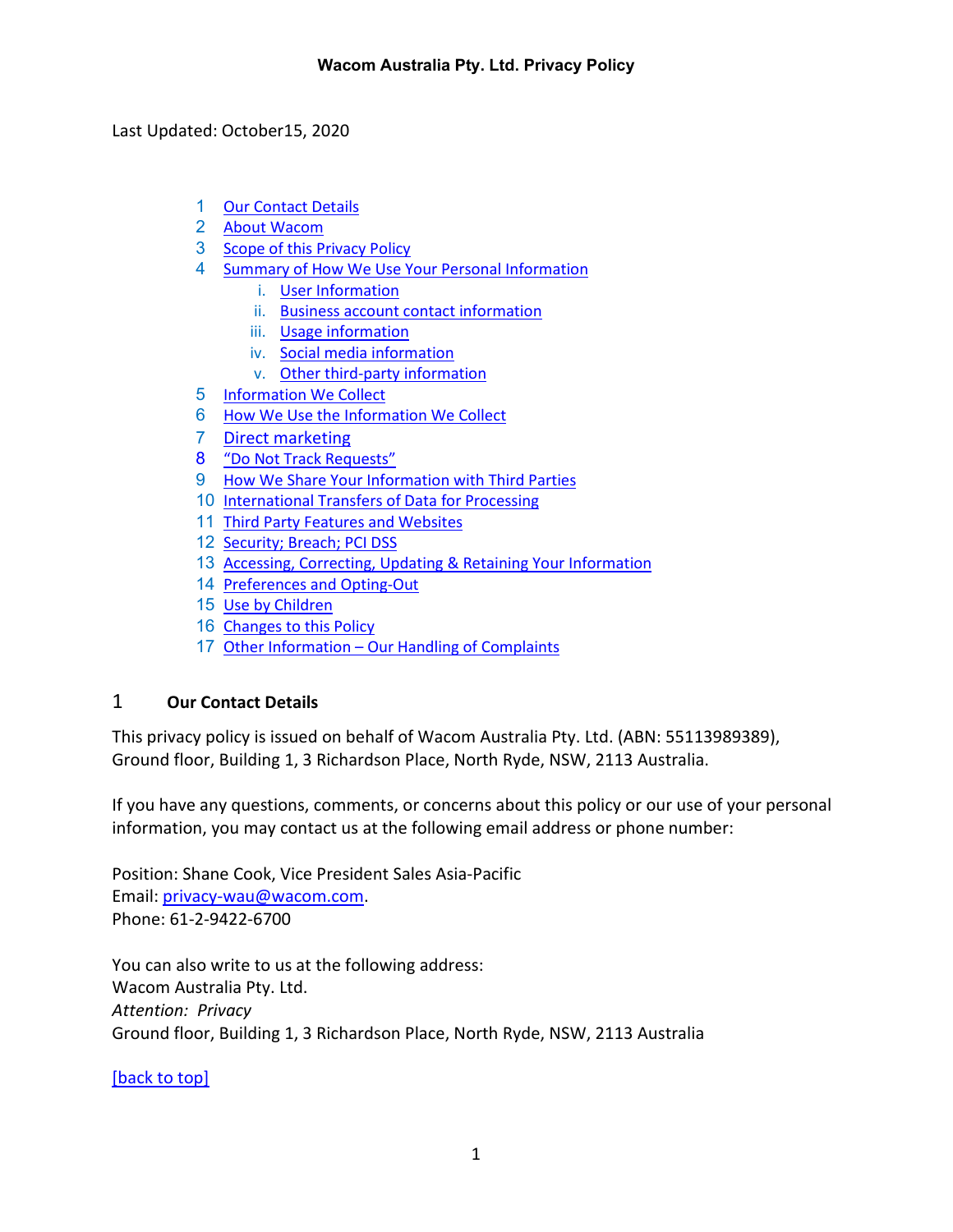## <span id="page-1-0"></span>**2 About Wacom**

Wacom ("Wacom", "we", "us" or "our") provides customers with pen tablets, interactive pen displays, digital interface technologies, cloud storage, and software applications. We also provide guidance, services, and support on these products. Wacom respects your privacy and takes our responsibility to protect your privacy seriously.

A list of our subsidiaries and corporate affiliates under common control with us (our "Affiliates") can be found [here.](https://www.wacom.com/about-wacom) We and our Affiliates are collectively referred to as the "Wacom Group."

#### [\[back to top\]](#page-0-1)

#### <span id="page-1-1"></span>**3 Scope of this Privacy Policy**

This privacy policy explains how we use information that relates to you when you:

- use our websites, which include our websites listed [here](https://www.wacom.com/websites)
- use our mobile applications ("Apps"), including Inkspace App, Bamboo Paper, Bamboo Note, Wacom Ink Note, and Sign Pro PDF
- use our other software and products
- interact with us through our websites, phone, email, live chat, social media presences on platforms like Facebook and Twitter, fax, postal mail, courier, or face-to-face.

We refer to these uses and interactions as our "Services."

Although we may link to third-party websites, payment gateways, software, or services, this policy applies only to our Services. Please refer to the privacy policies on any third-party websites, payment gateways, software, or services to learn how they use your personal information.

We encourage you to read this policy carefully to understand our policies and practices regarding your information and how we will treat it if you elect to use our Services. By using our Services, including the website (or otherwise indicating your consent to the terms of this Privacy Policy), you consent to the use of your personal information in accordance with the terms of this Privacy Policy.

We maintain separate privacy policies that address the privacy of applicants for employment and members of our workforce, respectively.

#### [\[back to top\]](#page-0-1)

#### <span id="page-1-2"></span>**4 Summary of How We Use Your Personal Information**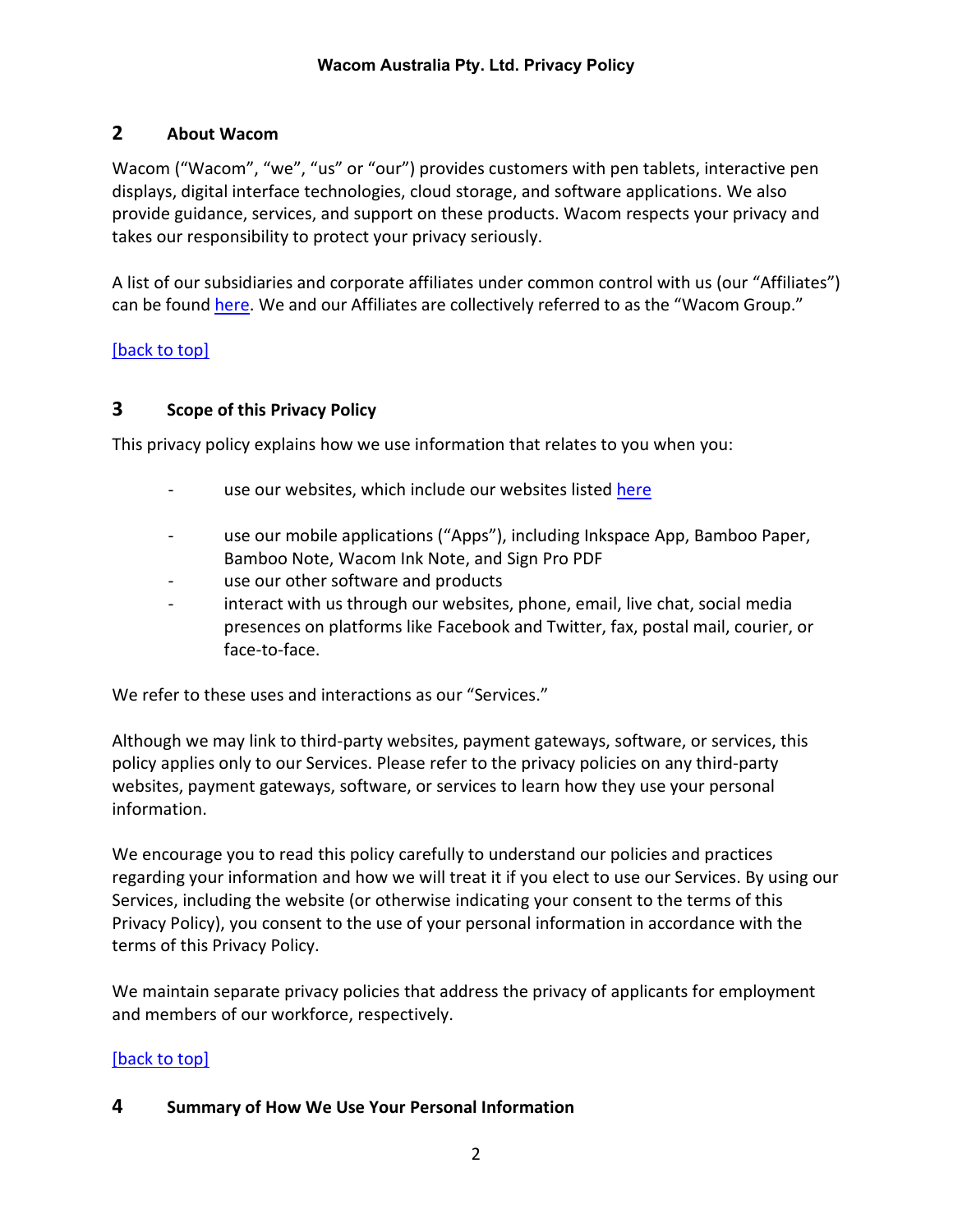The table below summarizes how we use and share your personal information. Although we share your information as described below, we do not sell or rent your personal information to third parties.

The detailed information that follows the table explains the information summarized in the table in further detail. A more detailed description of each type of information that we collect is set out in section 5. If you still have questions after reading the information below, we welcome your questions. Please send them using the contact information above.

<span id="page-2-3"></span><span id="page-2-2"></span><span id="page-2-1"></span><span id="page-2-0"></span>

| <b>Information we</b>                             | How we use it                                                                                                                                                                                                                                                                                                                                                       | Who we share it with                                                                                                                                                                                                                         |
|---------------------------------------------------|---------------------------------------------------------------------------------------------------------------------------------------------------------------------------------------------------------------------------------------------------------------------------------------------------------------------------------------------------------------------|----------------------------------------------------------------------------------------------------------------------------------------------------------------------------------------------------------------------------------------------|
| collect                                           |                                                                                                                                                                                                                                                                                                                                                                     |                                                                                                                                                                                                                                              |
| User information                                  | (1) to provide our products and Services<br>(2) to communicate with you about our<br>products and services<br>(3) to authenticate you and tailor content<br>(4) to improve our products and create<br>new products<br>(5) for our internal accounting, security,                                                                                                    | (a) with our service<br>providers, including<br>analytics providers, to help<br>us deliver and improve the<br><b>Services</b><br>(b) our Affiliates                                                                                          |
|                                                   | and operational purposes                                                                                                                                                                                                                                                                                                                                            |                                                                                                                                                                                                                                              |
| <b>Business account</b><br>contact<br>information | (6) for purposes required by law<br>1) to provide our products and Services<br>(2) to communicate with you about our<br>products and services<br>(3) to authenticate you and tailor content<br>(4) to improve our products and create<br>new products<br>(5) for our internal accounting, security,<br>and operational purposes<br>(6) for purposes required by law | (a) with our service<br>providers, including<br>analytics providers, to help<br>us deliver and improve the<br><b>Services</b><br>(b) with business partners<br>and resellers for support<br>and our marketing purposes<br>(c) our Affiliates |
| Usage information                                 | (1) to improve our products and create<br>new products<br>(2) to better understand how our<br>customers use our products and services<br>(3) for our internal accounting, security,<br>and operational purposes<br>(4) for purposes required by law                                                                                                                 | (a) with our service<br>providers, including<br>analytics providers, to help<br>us deliver and improve the<br><b>Services</b><br>(b) our Affiliates                                                                                          |
| Social media<br>information                       | 1) to provide our products and Services<br>(2) to communicate with you about our<br>products and services<br>(3) to authenticate you and tailor content                                                                                                                                                                                                             | (a) with our service<br>providers, including<br>analytics providers, to help<br>us deliver and improve the<br><b>Services</b>                                                                                                                |

For information we collect and use for direct marketing please see section 7 below.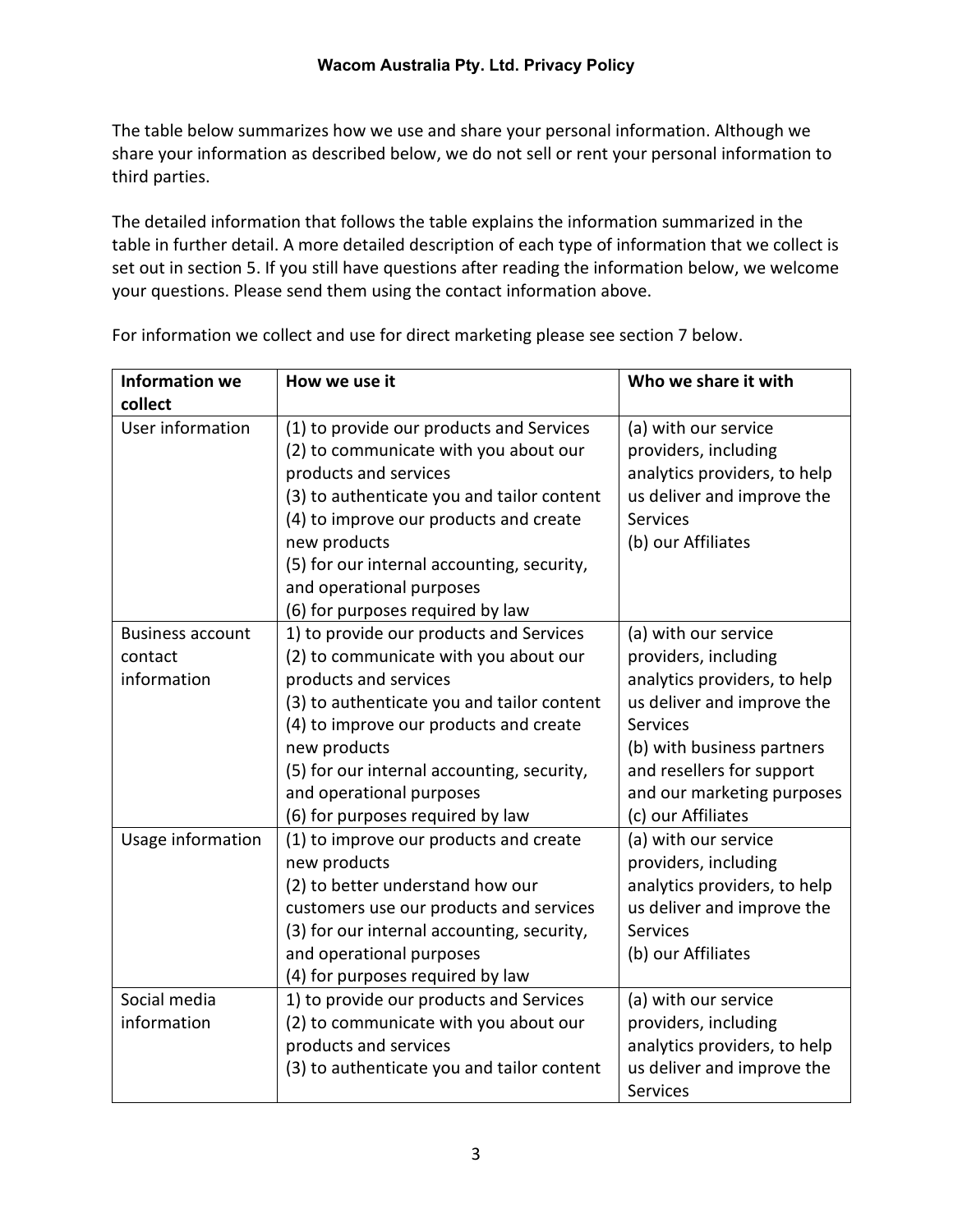<span id="page-3-0"></span>

|                                  | (4) to improve our products and services<br>and create new products and services<br>(5) for our internal accounting, security,<br>and operational purposes<br>(6) for purposes required by law                                                                                                                                  | (b) our Affiliates                                                                                                                                  |
|----------------------------------|---------------------------------------------------------------------------------------------------------------------------------------------------------------------------------------------------------------------------------------------------------------------------------------------------------------------------------|-----------------------------------------------------------------------------------------------------------------------------------------------------|
| Other third-party<br>information | 1) to provide our products and Services<br>(2) to communicate with you about our<br>products and services<br>(3) to authenticate you and tailor content<br>(4) to improve our products and create<br>new products<br>(5) for our internal accounting, security,<br>and operational purposes<br>(6) for purposes required by law | (a) with our service<br>providers, including<br>analytics providers, to help<br>us deliver and improve the<br><b>Services</b><br>(b) our Affiliates |

# [\[back to top\]](#page-0-1)

## <span id="page-3-1"></span>5 **Information We Collect**

In general, the information we collect is of two types: (a) user information and (b) usage information. We also collect business account information and social media information from some persons under the circumstances described below.

We collect information from you in several ways. You provide us with certain identifying information when you create a Wacom account or access our Services. We also collect certain information automatically as you interact with our Services. We may also receive information about you from other sources. We may also collect personal information from you when you register as a user or to learn more about our products, request a demo or evaluation period, provide comments and suggestions, sign up for newsletters, enter competitions and promotions, interact with us on our social media channels, order Apps, products or services, request and utilize maintenance and support services, request white papers, sign up for events or seminars, submit content or send us feedback. *If you do not want us to collect this information, please do not provide it, but you may not be able to take advantage of our Services or certain features of our Services*. For example, where we need to collect information to perform our contractual duties to you and you fail to provide that information when requested, we may not be able to provide you with the agreed-upon products or services. Examples of information we directly collect from you include:

**User information.** This means information collected about users of the Services and includes contact information. It also includes any content you store on our Services, including requests, questions, comments or reviews you share with us or others who use our Services. "User information" also includes information that you provide to us to make purchases, such as payment information, identifiers, and delivery address. If you contact our customer support,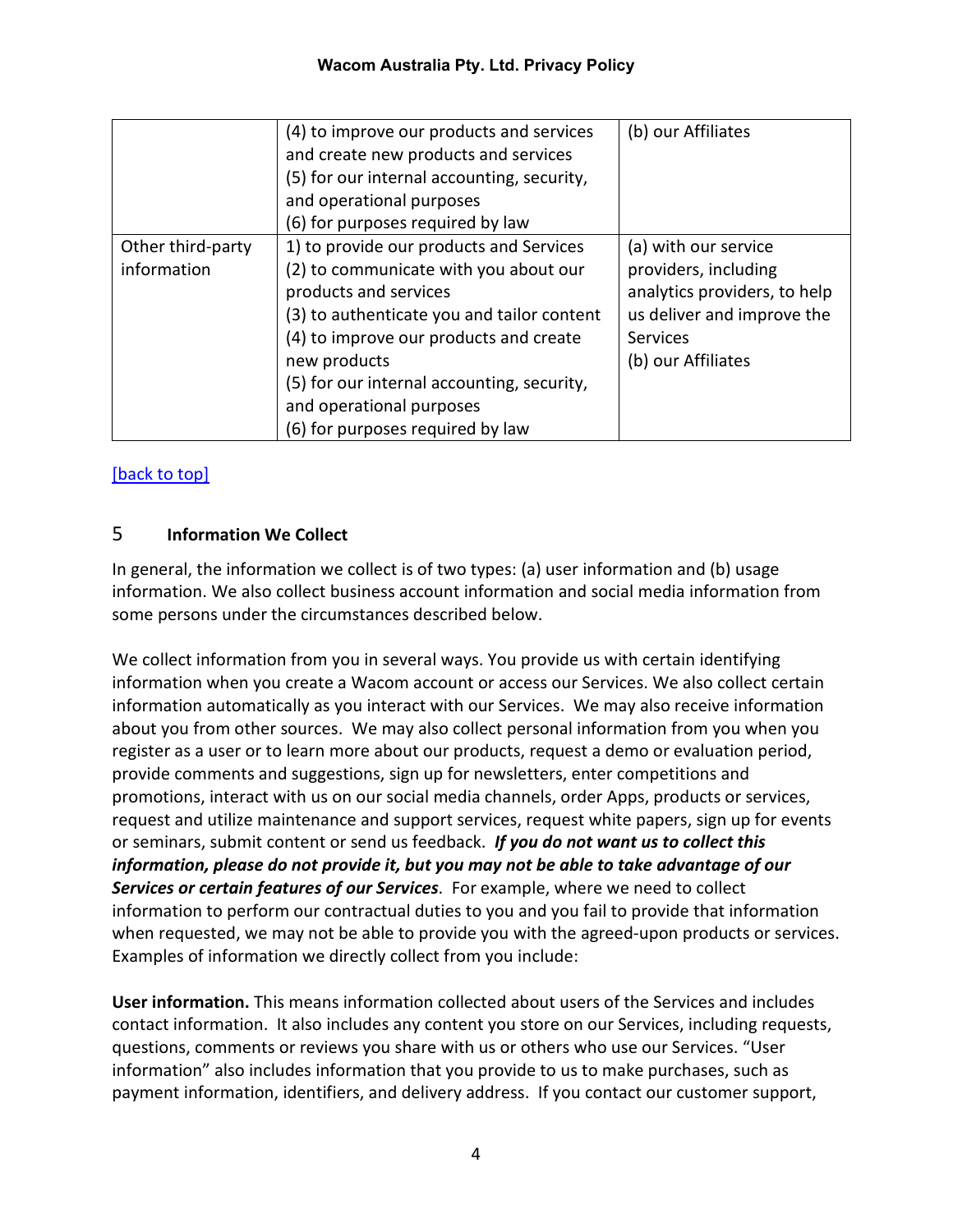the user information we collect will also include recordings of your communications with customer support. Users may create and store their content data including, without limitation, handwriting text, designs and graphics in our Services, and such content data could be "User information" as well. The content data may contain sensitive personal information.

**Business account contact information.** This means business contact information such as name, title, job function, business name, business address, business e-mail address, and business phone number that we collect about people we serve or work with, including actual and prospective customers, alliance and channel partners, contractors, vendors and other parties interested in Wacom or its products and services.

**Usage Information.** We collect information about your interactions with our services. This includes or can relate to your personal information. This information enables us to, among other things, improve our Services and your experience, see which areas and features of our Services are popular and count visits, administer our websites, track how you engage with our websites and other Services, learn about the systems, browsers, and apps you use to interact with our Services, gather demographic information about our user base as a whole. We also use analysis tools and methods to allow us to better understand how our customers use our Services. This includes how often the Services are used, the events that occur within the application, aggregated usage, performance data, any exceptions that occur within the software and the source from which the application was downloaded.

To do this, we use cookies and similar technologies, such as web beacons, to help us collect this information. Our collection and processing of cookies is described in greater detail in our Cookie Notice which may be found [here.](https://www.wacom.com/cookie-notice) We also compile certain information automatically and store it in log files. This information includes information such as:

- internet protocol (IP) addresses
- browser type,
- browser language,
- device identifier,
- device type,
- internet service provider (ISP),
- referring/exit pages,
- length of visit,
- pages viewed,
- operating system,
- date/time stamp,
- clickstream data,
- crashes,
- system activity,
- hardware settings,
- time zone,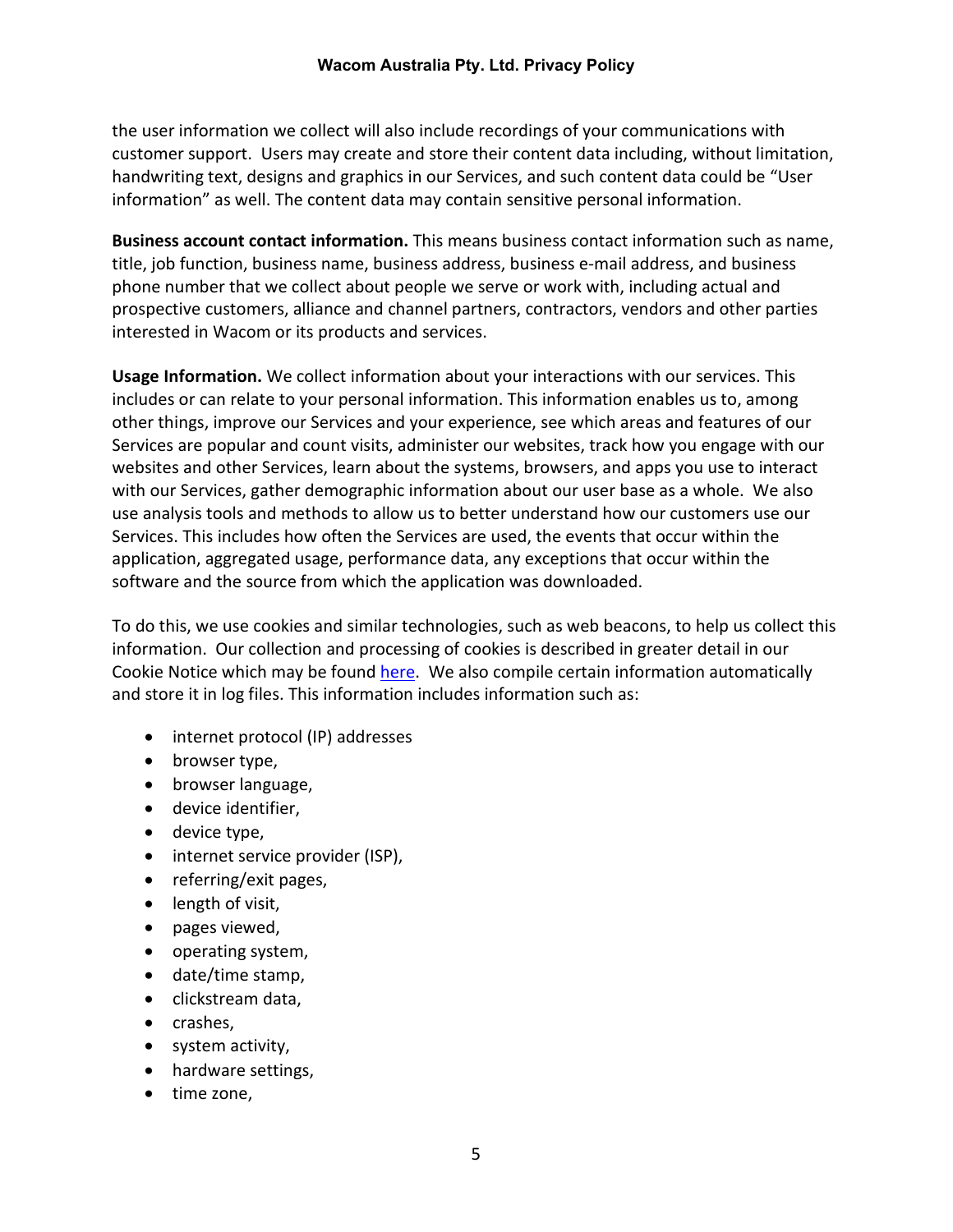- the date and time of requests, and
- referral URL

We may combine this automatically collected log information with other information we collect about you. If you reach out to us over the telephone or via facsimile, we may also log information such as your phone number, forwarding calls, SMS routing information, and types of calls.

**Social media information.** If you choose to login to our Services using social media accounts, we will receive your name, email address, and, generally, your social media identifier (sometimes also referred to as a user name or handle). We also sometimes receive, when the platform allows, your profile images and historical information about your interaction with our social media presences. We also monitor social media sites for engagement with our products and services, particularly including our social media presence. We may receive, consistent with the privacy practices of the social media platforms that we monitor, public information about interactions (such as retweets, re-posts, likes, and other reactions) with our social media platform, mentions of our products or services, information about our social media followers, and information sent to us in direct messages or replies. When you send us direct message or replies, we receive and process any personal information in those message. So, for instance, if you mention that you received one of our products for your birthday, we would receive and store that information as part of our records of our support interactions with you.

We also use third-party social media tools to identify journalists and influencers relevant to our products and services. These tools may provide public biographical information on journalists and influencers. We use this information to make information about our products and services available to influencers, to measure the impact of influencers' own social media profiles, and to communicate with influencers about our products.

**Other third-party information**. We receive information about you from third parties who support our Services including our payment processors, third-party marketplaces, and our sales channel partners. We may add this third-party-provided information to the information we collect on you from our Websites.

## [\[back to top\]](#page-0-1)

#### <span id="page-5-0"></span>**6 How We Use the Information We Collect**

We use your personal information for a number of purposes that we believe to be consistent with your expectations when you interact with us and our Services:

• **To provide Services and support***.* We use your personal information to provide and manage the Services, communicate with you about our Services, and fulfill any contractual obligations we otherwise have with you. In addition, we use your personal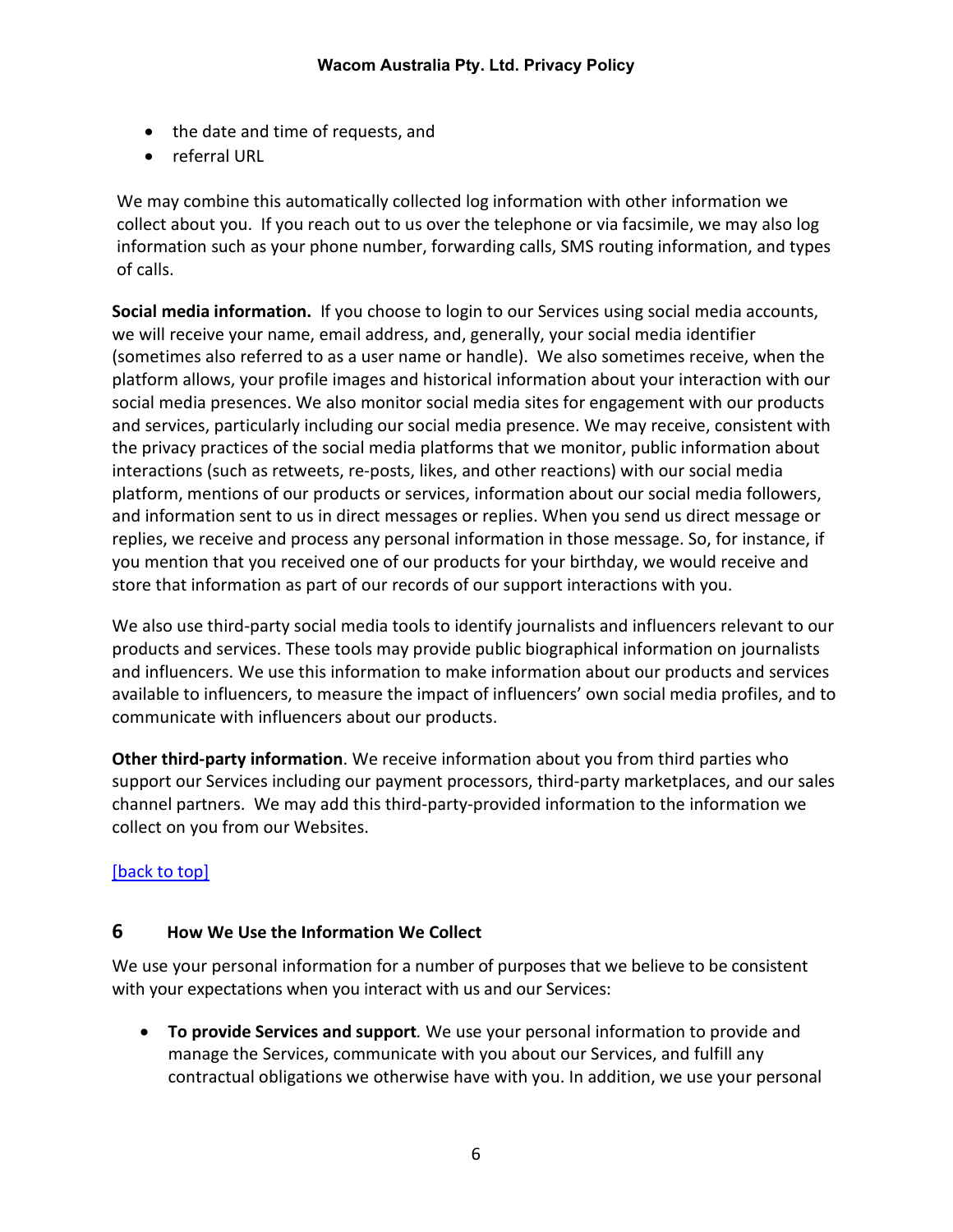#### **Wacom Australia Pty. Ltd. Privacy Policy**

information to support your use of the Services and to ensure the quality and security of the Services.

- o In response to your inquiry, request, or purchase, we use your personal information to provide reports, consulting services, educational services, training, maintenance, technical support, customer support, or other support services.
- o We use your personal information, including information stored on your systems, to implement our Software or Apps. We keep any temporary copies of data that we access, use, or create to do so only for the time period necessary.
- o We may also use your personal information to provide you updates, notices, and security alerts along with support and administrative messages.
- $\circ$  We record all calls for support and keep records of your communications and ours to provide and improve customer service to you and others.
- $\circ$  We also use personal information to manage your account and verify your identity.
- o We use your personal information to otherwise support your account.
- o We use your personal information when needed to perform accounting functions.
- $\circ$  We use your personal information to provide relevant product information via our Websites. We may also provide you with information about third parties and their terms of use and privacy policies when you purchase their applications on the Websites.
- $\circ$  We may also use your information to customize your interaction with our Websites and carry out any other purpose for you provided us with your personal information (subject to applicable data protection laws and, specific opt-in consent where such use is direct marketing).
- **To authenticate you and to tailor content.** When you create or login to an account with Wacom, we use your personal information for the purpose of providing you a login to the Services. We use personal information to verify your identity and manage access to your Wacom account. This account enables us to provide a verifiable way for us to respond to your requests or inquiries, including processing your orders, accepting orders and payments, sending confirmations, providing invoices, processing requests for information about our products, processing downloads for whitepapers or product demonstrations/evaluations, and processing warranty requests). And, if you elect to link your Wacom account to your personal social media account, we use personal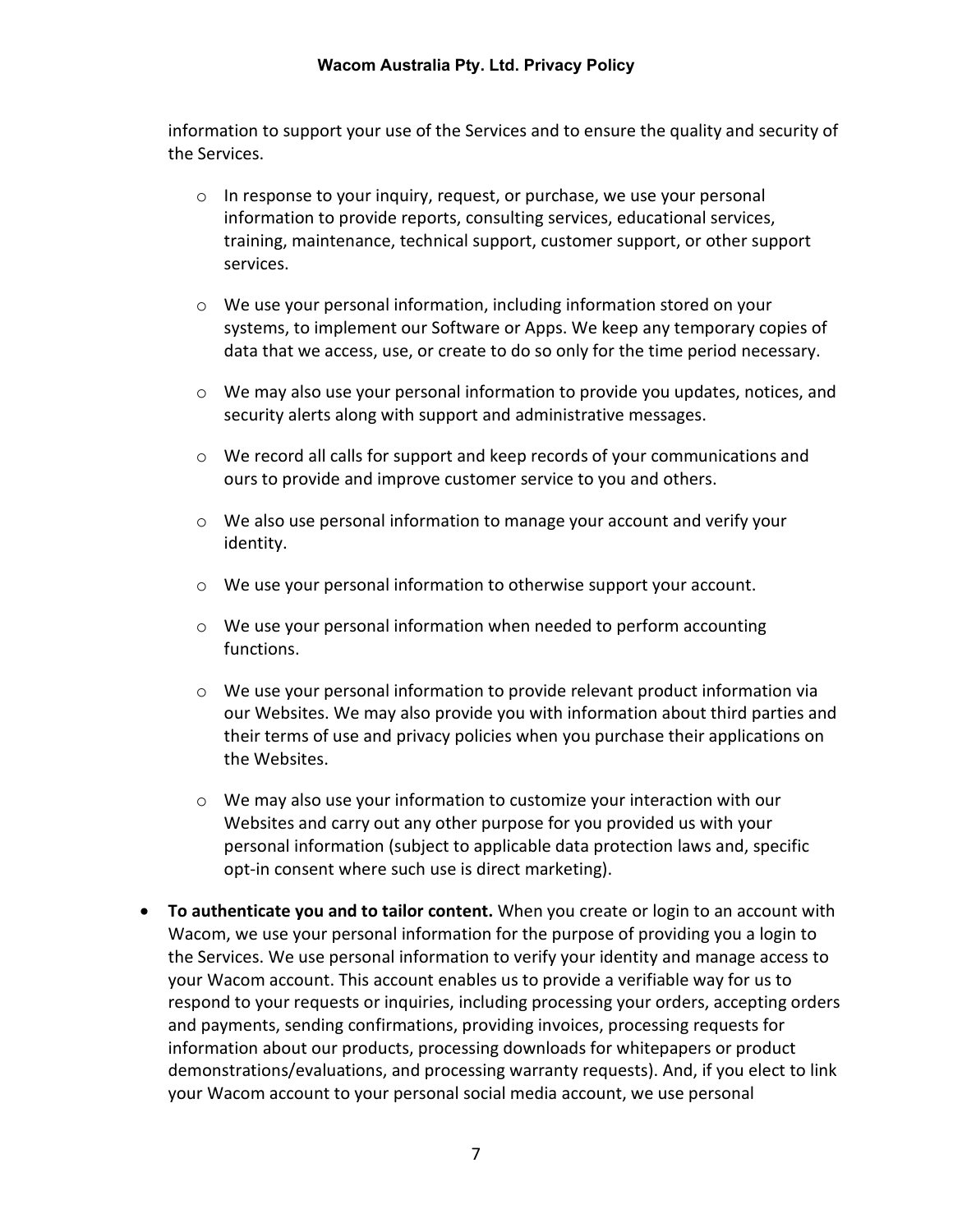information relating to your social network accounts you have elected to use (*e.g.*, Facebook, Twitter or Google+) to create or access your Wacom account.

- **For online forums, online events, and in-person events***.* We may use your information to facilitate your participation on our online forums such as user groups and bulletin boards. We may also do so to facilitate your participation in live or online events such as training seminars or conferences.
- **Prevent improper or illegal activity.** We use personal information to protect, investigate, and deter against fraudulent, unauthorized, or illegal activity on or relating to our Services.
- **To meet legal requirements***.* Wacom use and discloses your personal information when necessary to comply with legally mandated reporting, subpoenas, court orders, or other legal process requirements.
- **Where we have obtained your specific opt in consent, to market and improve our products and services and to create new products and services***.* We use your personal information to:
	- o conduct marketing activities to inform you about our products, services, and events.
	- o conduct surveys about our Services and your use of our Services.
	- o Administer, contests or sweepstakes, to send promotional emails, process entries, notify participants of the winners, comply with applicable laws and regulations for the contests, sweepstakes and rewards, and to deliver rewards.
- Further, where we have obtained your specific opt in consent, we may use information for analytics purposes and to operate, maintain and improve our products and services.
- We may also use aggregated non-identifiable information to create new products and services.
- **Other purposes.** We may use your information for any other legal, business or marketing purposes that are compatible with this Policy.
- **But not for sale or rent.** Wacom does not sell or rent your information to third parties.

## [\[back to top\]](#page-0-1)

<span id="page-7-0"></span>**7 Direct marketing**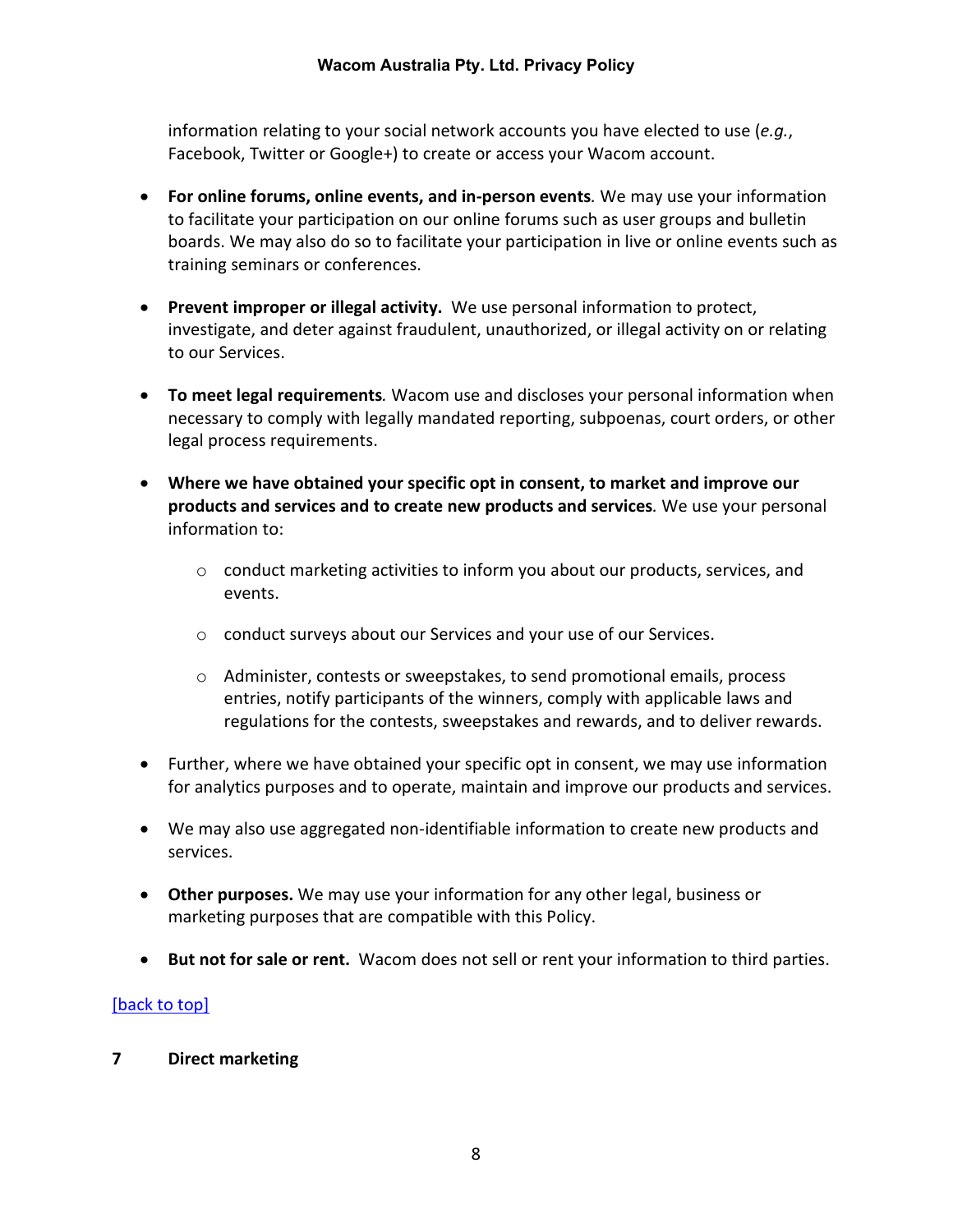- Wacom also collect, hold, use and disclose personal information for the purpose of direct marketing of any of our other services or products which we consider may be of interest to you only where you have given us specific opt-in consent.
- The personal information that we collect and use for direct marketing is set out in the table below.

| Type of personal                             | How we use it                                                                            | Who we share it with                                    |
|----------------------------------------------|------------------------------------------------------------------------------------------|---------------------------------------------------------|
| information                                  |                                                                                          |                                                         |
| User information                             | (1) to provide you (or other<br>people who you are acting for)                           | (a) third party service<br>providers including targeted |
| Usage Information                            | information about, and offer you<br>(or other people who you are                         | re-marketers and email<br>marketing platforms.          |
| <b>Purchase History</b>                      | acting for), other products and<br>services that we offer and which                      | Services provided by, but<br>not limited to: Google,    |
| Information that you<br>post to Social Media | we consider may be of interest to<br>you.                                                | Facebook and ActOn                                      |
|                                              |                                                                                          | (b) third party business                                |
|                                              | (2) to allow third parties to<br>provide you or other people who                         | associates including but not<br>limited to logistics    |
|                                              | you are acting for) information                                                          | providers: Expeditors, TNT,                             |
|                                              | about, and offer you (or other<br>people who you are acting for),                        | Australia Post, NZ Post, NZ<br>Couriers                 |
|                                              | products and services from those                                                         |                                                         |
|                                              | third parties or people that the<br>third parties represent.                             | (c) Wacom Affiliates                                    |
|                                              | (3) to provide you targeted<br>advertising (including but not                            |                                                         |
|                                              | limited to) banner ads, videos and<br>emails based upon your interests<br>and behaviors. |                                                         |
|                                              |                                                                                          |                                                         |

• If you give us consent to provide you with direct marketing communications we will provide a simple means where you can request not to receive direct marketing communications. Where you have consented to us providing your personal information to any of our suppliers or third party business associates identified to you so they can provide you with direct marketing communications, You may request that we stop sharing any such personal information with that supplier or business associate.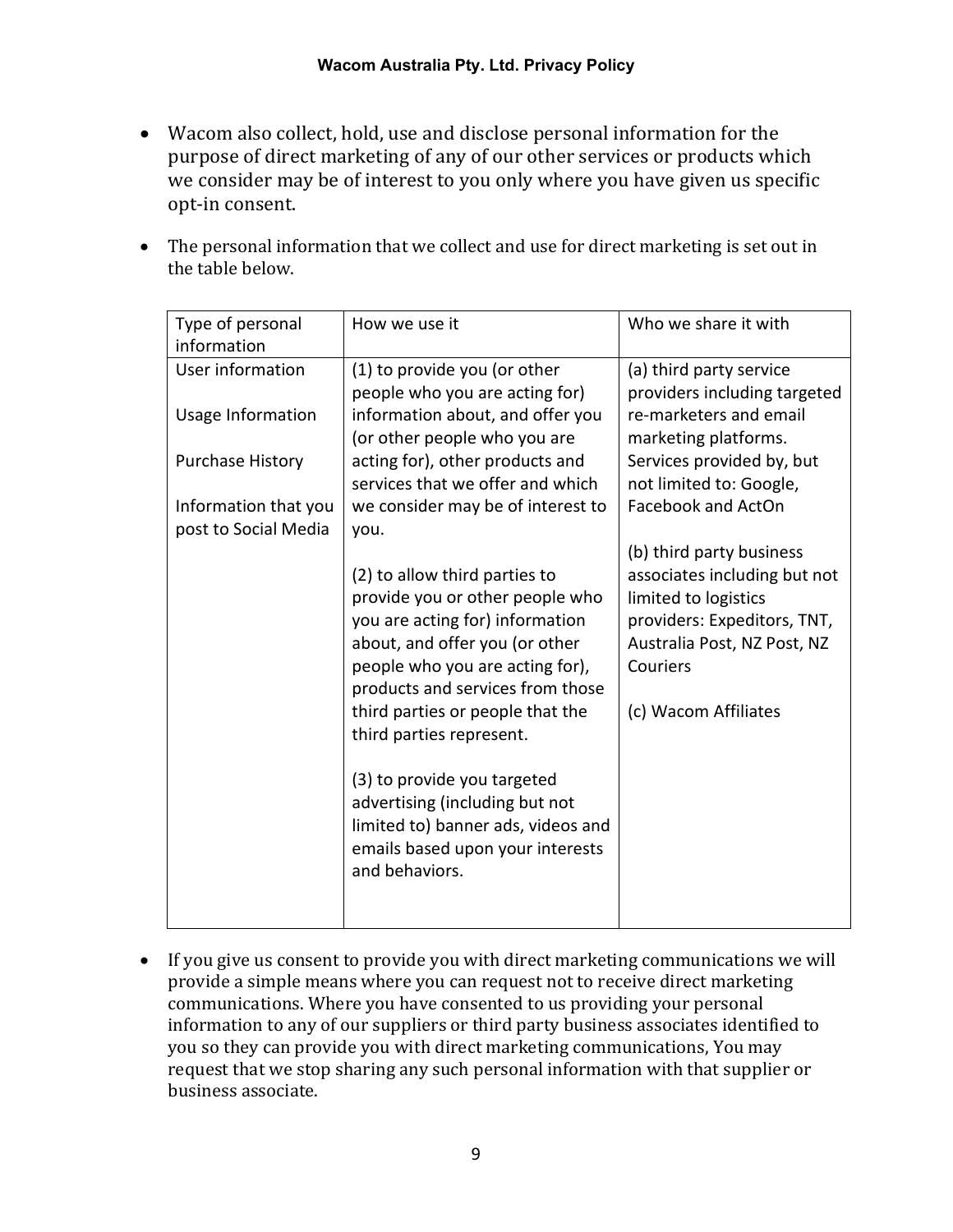- We shall only obtain personal information about you from a third party source for the purpose of direct marketing where such personal information has been processed lawfully by the third party who has provided. You may request that we disclose the source of that personal information. We will respond to any request made under this section within a reasonable period in accordance with applicable law and at no cost to you.
- <span id="page-9-0"></span>8 **"Do Not Track Requests."** Your web browser and mobile device may allow you to adjust your browser settings so that "do not track" (DNT) requests are sent to the websites you visit. Wacom respects your wishes and will not track user activity once DNT signals have been activated. *However,* our third party service providers may not respond to DNT signals.

#### [\[back to top\]](#page-0-1)

- <span id="page-9-1"></span>**9 How We Share Your Information with Third Parties. Wacom may disclose your information in the following circumstances:**
	- **Business Partners, Resellers and Subcontractors.** Wacom may share your personal information with business partners, resellers and subcontractors (such as third-party distributors and resellers, vendors, suppliers and other service providers), who may use the information to fulfill product orders, process payments, develop and improve products, contact you about product orders or in connection with the performance, operation, and support of the Services or solutions, performing marketing or consulting services, respond to your requests or as otherwise appropriate in connection with a legitimate business need. Further, we may disclose personal information to service providers who host or facilitate the delivery of online training, seminars and webinars; email-delivery services and other technology providers; and third parties that may assist in the delivery of marketing materials, technical support services or other products, services or information. We also share information with our third party payment processor. Where any of these activities is direct marketing, we will only perform the activity when you have given your specific opt-in consent.

Onward transfers to third-party service providers who are our processors will be made in accordance with applicable data protection laws. These third-party processors are only authorized to use your information as necessary to provide the respective service. We may also share your information at your request or as a consequence of your choices with (i) business partners, resellers and independent software vendors from which you purchase products or services or license mobile applications, software or a software service via our Websites; (ii) the operator of a social media network (*e.g.*, YouTube, Facebook, Twitter, Tumblr, Pinterest, LinkedIn and Instagram) with whom you share content; or (iii) the operator of a third-party communications or storage provider with whom you share content via email, cloud storage, photo storage, or any other third party with whom you have chosen to export your content.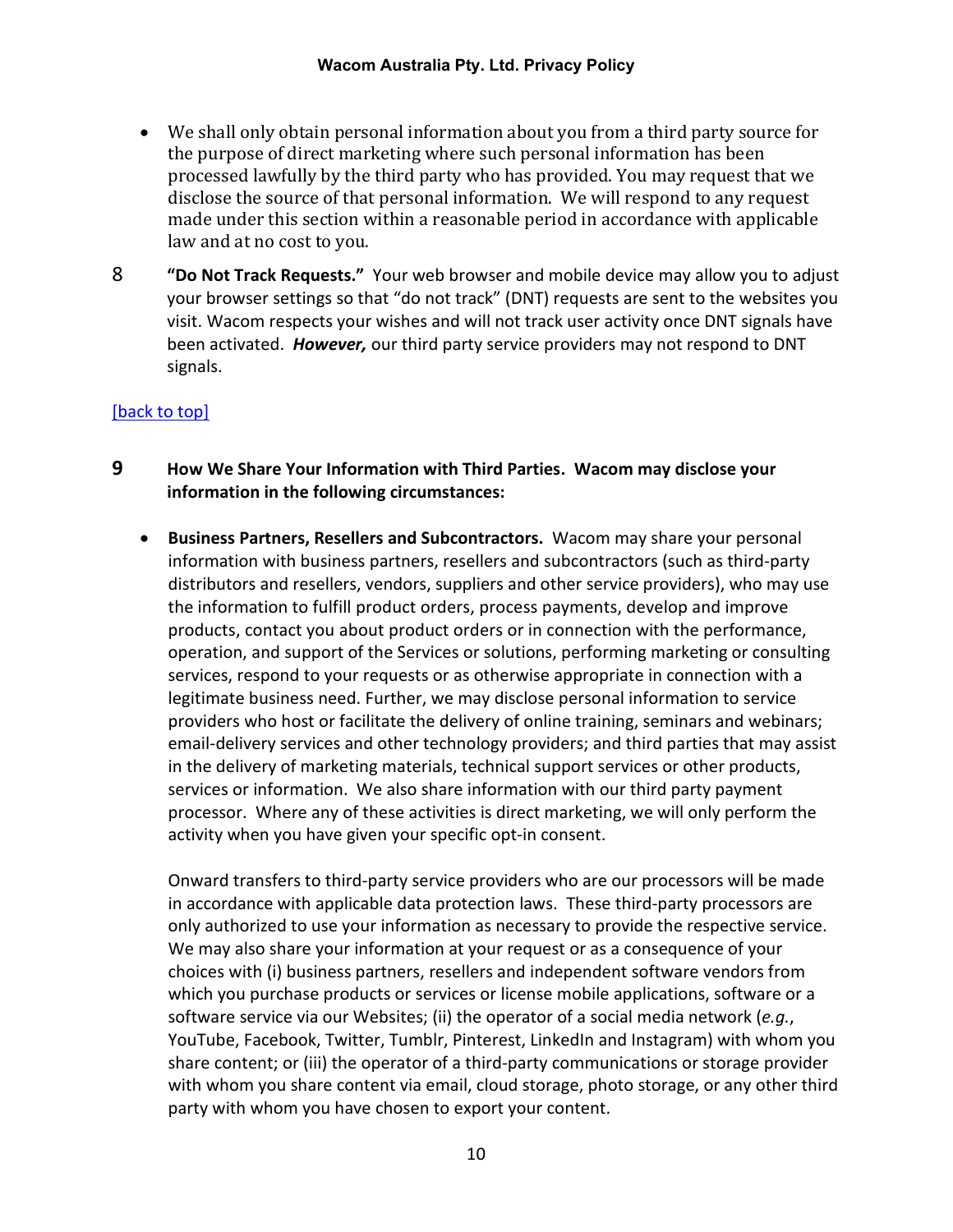- **Analytics Providers.** To third parties who conduct marketing studies and data analytics, including those that provide tools or code which facilitates our review and management of our Services, such as Google Analytics or similar software products from other providers. For example, we use Google Analytics to analyze usage to our Services (e.g., our products, Websites and Apps). We may also use Google Analytics in conjunction with Google's advertising services, such as those using the DoubleClick cookie. With this capability, we or Google may link Google Analytics information with information about visits to multiple sites. We use these tracking technologies to provide tailored advertising and evaluate our marketing efforts. For more information about how Google collects and processes data when you visit websites or use apps that use Google technologies, please see "How Google uses data when you use our partners' sites or apps" at [www.google.com/policies/privacy/partners.](http://www.google.com/policies/privacy/partners) Where any of these activities is direct marketing, we will only perform the activity when you have given your specific opt-in consent.
- **Transfer or Assignment in Connection with Business Transfers or Bankruptcy.** In the event of a business transition, such as a merger, acquisition, reorganization, bankruptcy or other sale of all or a portion of our assets, any information owned or controlled by us may be one of the assets transferred to third parties. Wacom shall provide notice of such a business transition via prominent notice on our Websites. We reserve the right, as part of this type of transaction, to transfer or assign your information and other information we have collected from customers and users of the Services to third parties. Other than to the extent ordered by a bankruptcy or other court, or as otherwise agreed to by you, the use and disclosure of all transferred information will be subject to this Policy. However, any information you submit or that is collected after this type of transfer may be subject to a new privacy policy adopted by the successor entity in compliance with applicable laws and regulations.
- **Response to Subpoenas or Court Orders; Protection of Our Rights; Safety.** As required or permitted by law, regulation, legal process or other legal requirement, or when we believe in our sole discretion that disclosure is necessary or appropriate, to respond to an emergency or to protect our rights, protect your safety or the safety of others, investigate fraud, comply with a judicial proceeding or subpoenas, court order, lawenforcement or government request, including without limitation to meet national security or law enforcement requirements, or other legal process and to enforce our agreements, policies and terms of use.
- **To Our Affiliates**. We may share some or all of your information with our Affiliates. We will require all entities to comply with the terms of this Policy with regard to their use of your information.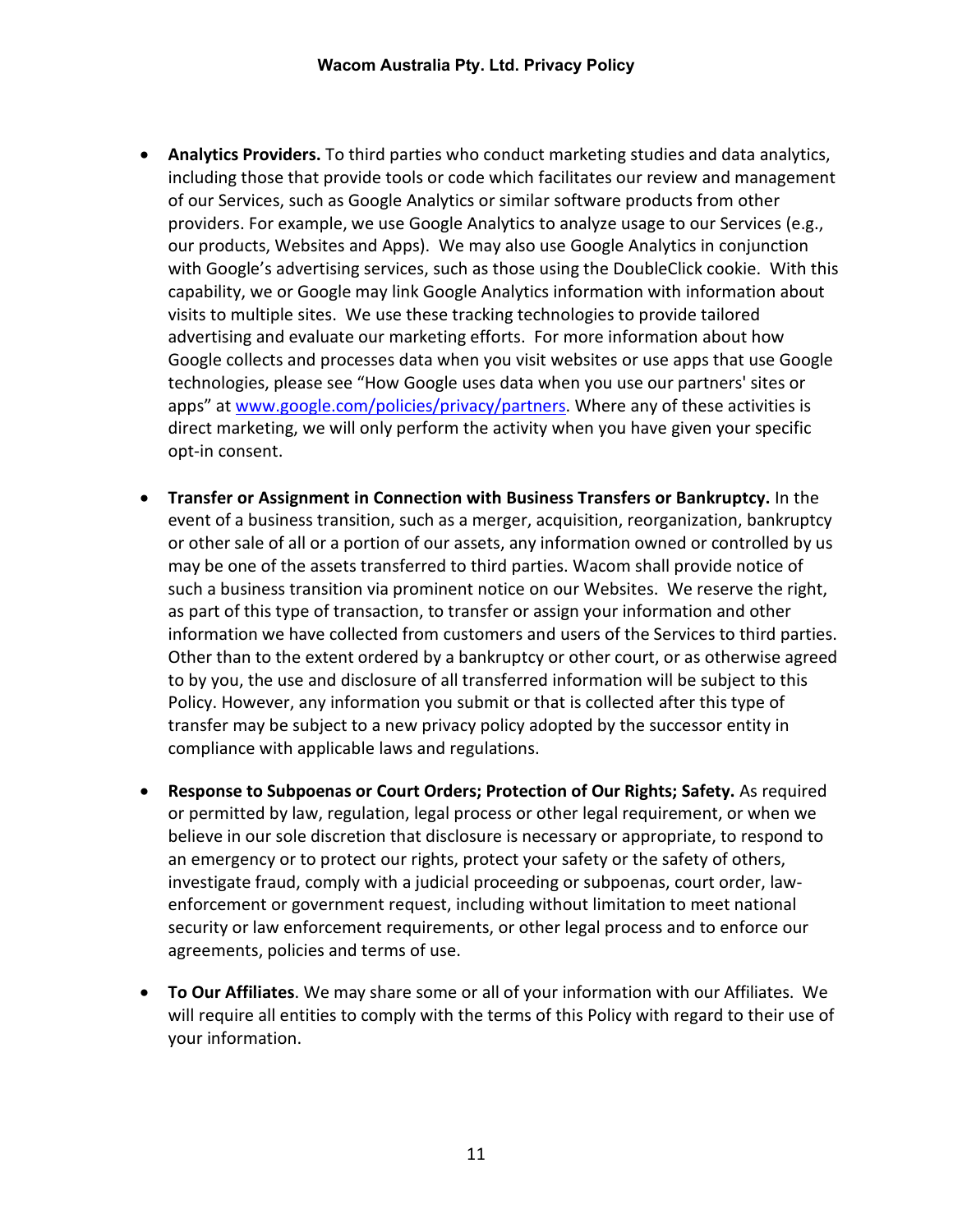- **Publicly Posted Content**. If you post comments, images, and other content to a location which is public-facing, including any public-facing Websites, Apps, storage locations, or social media, your posted information will be publicly viewable.
- **With Your Consent**. We may share some or all of your information to any other third party with your affirmative consent. For instance, we display personal testimonials of satisfied customers on our Websites in addition to other endorsements. With your consent we may post your testimonial along with your name. If you wish to update or delete your testimonial, you can contact us at the address shown at the top of this policy.
- **Anonymized Data.** We may share information that has been anonymized with others for their own uses, in accordance with applicable laws and regulations.

## [\[back to top\]](#page-0-1)

## <span id="page-11-0"></span>10 **International Transfers of Data for Processing**.

Please be aware that any information processed under this Policy may be transferred to or from another country or territory which provides different or less comprehensive privacy and/or security protections for the information.

Because of the global nature of our business, a co-operation among the Affiliates in the Wacom Group with respect to certain parts of the Services is established. As a consequence, when certain information is shared within the Wacom Group, information relating to you might be processed outside of your local jurisdiction, including without limitation in the United States, the European Economic Area (EEA) and/or Japan. All information collected and transferred under this Policy to other Affiliates in the Wacom Group will remain subject to this Policy and applicable data protection laws.

Also, many of our third-party processors are based in different jurisdictions, including the United States, the EEA and/or Japan. Information transferred to our processors will contractually be required to comply with the obligations set forth in this Policy. Where we transfer your information to a country or territory which provides less comprehensive privacy and/or security protections for the information, we will continue to ensure that all such transfers of your information shall be performed in a manner compliant with applicable data protection laws.

Where Wacom transfers personal information to third parties (other than Wacom Affiliates) Wacom has no control over where these third party recipients hold or process their data and it is impractical for us to be able to advise you of the territories or countries where the personal information may be held or processed. By your use of the Services and acknowledgement of our Privacy Policy, you consent to your information being transferred to and processed by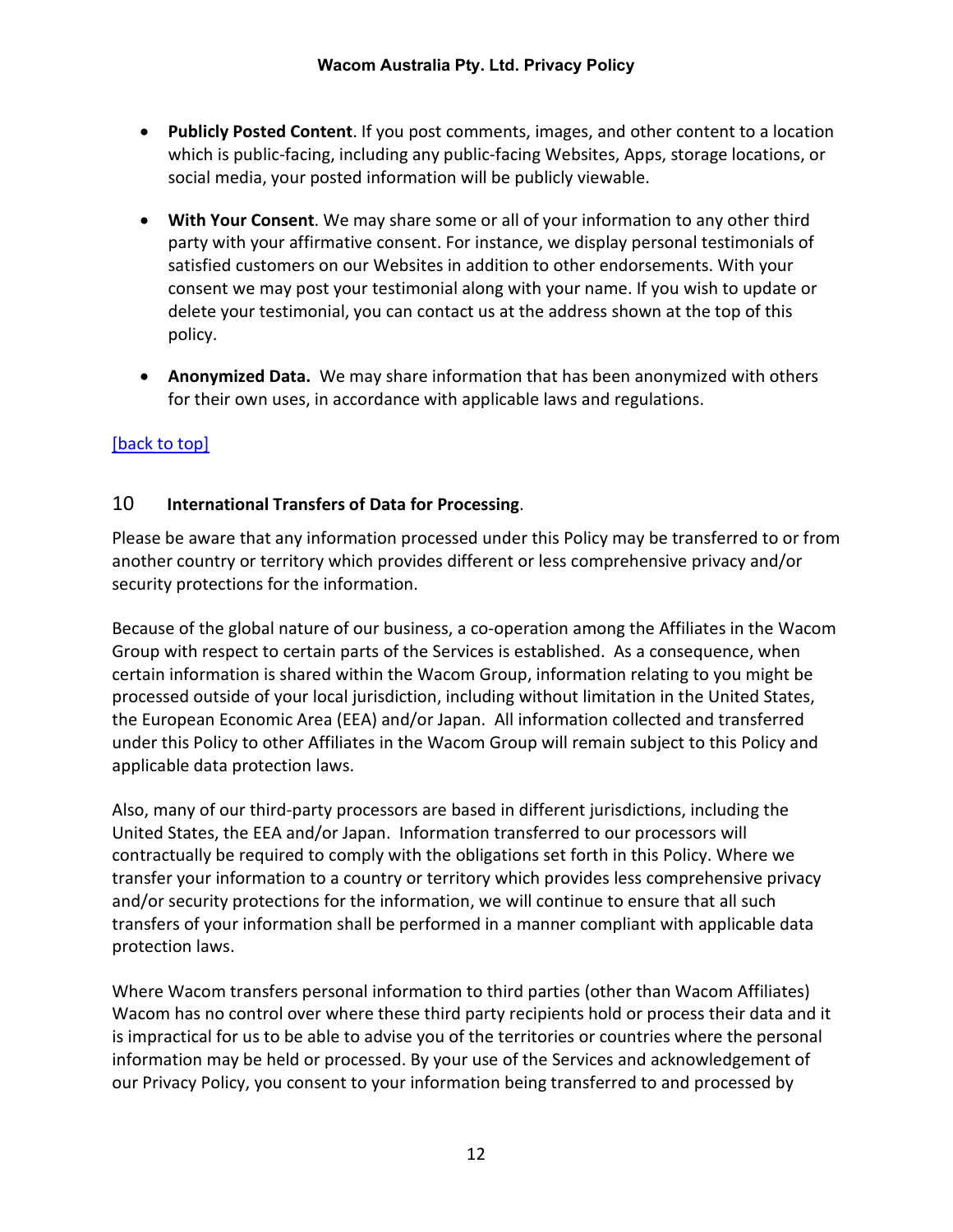Wacom, the Wacom Group, Wacom's service providers and third parties outside of your local jurisdiction.

## [\[back to top\]](#page-0-1)

## <span id="page-12-0"></span>**11 Third-party Features and Websites**

As stated above, the Websites may contain links to or features from other websites. This Policy covers the processing of information by Wacom for our Services, and does not cover the processing of information by such third-party websites or features. Wacom is not responsible for the privacy policies, cookie policies, terms of use and/or practices of third parties that you have accessed from our Services. We encourage you to be aware when you leave our Services and to read the privacy policy, cookie policy, terms of use and other statements on that thirdparty site or for that third-party service.

#### [\[back to top\]](#page-0-1)

## <span id="page-12-1"></span>**12 Security; Breach; PCI DSS**

Wacom takes reasonable and appropriate precautions to help protect your information. We believe that these precautions take into due account the risks involved in the processing and the nature of the information. However, given the nature of the internet and the fact that network security measures are not infallible, we cannot guarantee the security of your information.

When registering for access to a secure area of one of our Services, we will ask you to select a username and password. We recommend that you do not divulge your password to anyone. We will never ask you for your password in an unsolicited phone call or in an unsolicited email. Also, remember to sign out of the Service and close your browser window, your software, application or other Service when you have finished your work. This is to ensure that others cannot access your information and correspondence when accessing your computer.

When you make a payment at our Websites, we comply with our obligations under the Payment Card Industry Data Security Standard (PCI DSS), and we ensure that any third-party service providers to our Services who process customer credit cards also comply with the requirements set forth in the PCI DSS.

Any sharing of your information with third-party processors who are operating at our instruction will be made in accordance with applicable data protection laws. These third-party processors will be required to comply with appropriate security and breach notification measures to protect your information.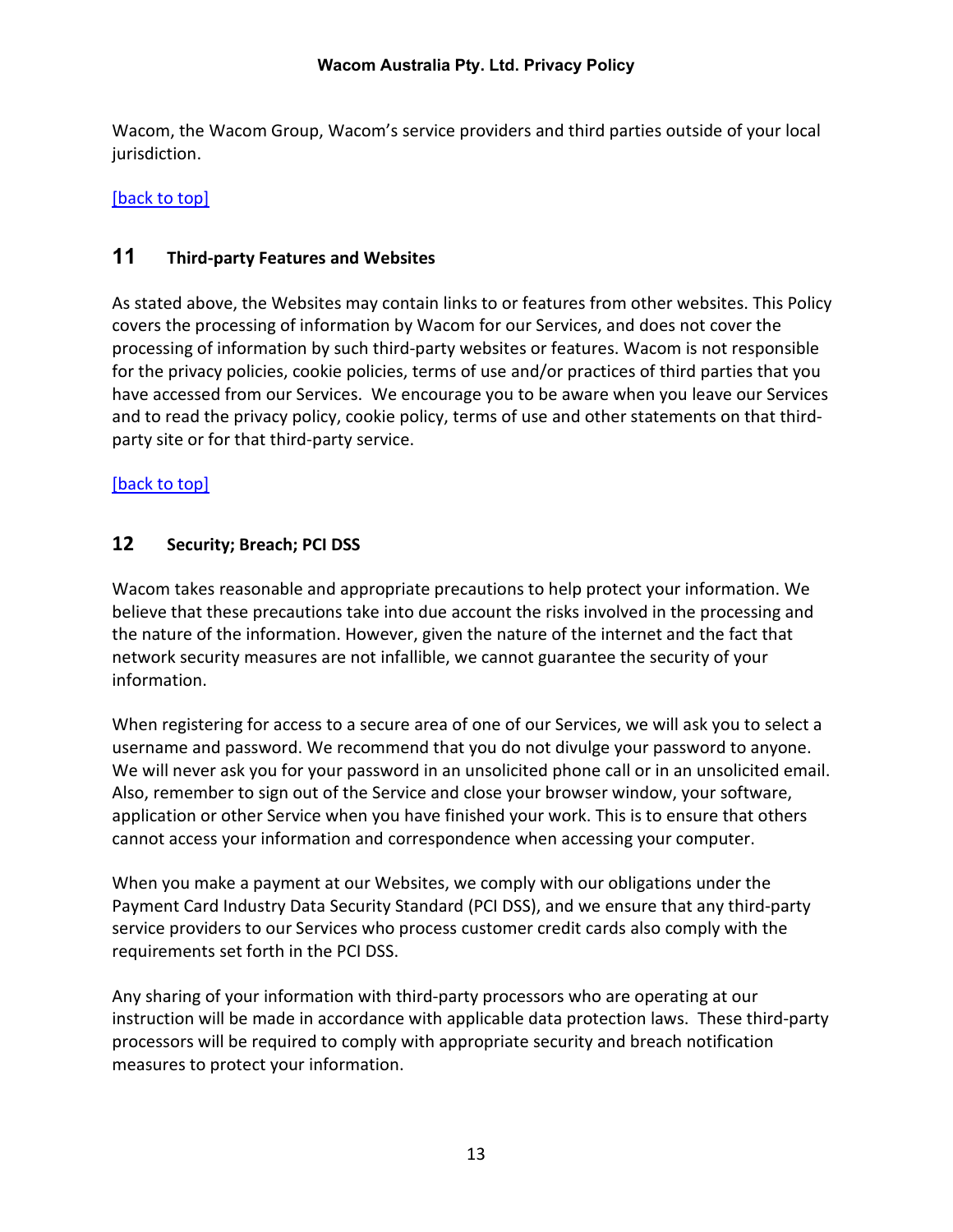We have put in place procedures to deal with any suspected personal information breach and will notify you and any applicable regulator of a breach where we are legally required to do so.

We sometimes receive unsolicited personal information. In circumstances where we receive unsolicited personal information we will usually destroy or de-identify the information as soon as practicable if it is lawful and reasonable to do so unless the unsolicited personal information is reasonably necessary for, or directly related to, our functions or activities.

You generally have the option of not identifying yourself or of using a pseudonym when dealing with us. But not where this is impractical (for example when you shop online with us) or where the law or a court order provides otherwise.

If you have any questions about the security of our Services, you can contact us using the contact information at the top of this policy.

## [\[back to top\]](#page-0-1)

#### <span id="page-13-0"></span>13 **Accessing, Correcting, Updating & Retaining Your Information**

You may access, modify, amend, restrict or remove your Wacom account information by logging into your Wacom account and accessing your Wacom account information.

Furthermore, you are entitled to request information about the personal information we store about you at any time. You may also request to correct, update or remove information about yourself at any time. For any such request you may contact us at the address shown at the top of this policy. If your information is provided to us by your employer, you should direct your requests to your employer.

You will not have to pay a fee to access your information; however, we may charge a reasonable fee if your request is clearly unfounded, repetitive or excessive. Alternatively, we may refuse to comply with your request in these circumstances.

We will retain your information and the data we process on behalf of our customers as necessary to fulfill the purposes for which we have collected the information, for as long as your Wacom account is active, as needed to provide you our Services or to comply with legal or regulatory obligations. We will retain and use this information as necessary to comply with our legal obligations, resolve disputes, and enforce our agreements. If you delete any of your Wacom account information, we may retain certain information if required by law or for legitimate business purposes or to complete our contractual obligations to you.

If you become an inactive customer, or if we close or suspend your Wacom account, we will continue to adhere to the then current Policy when we collected your information so long as we retain it in our possession. We may delete any or all of your information at any time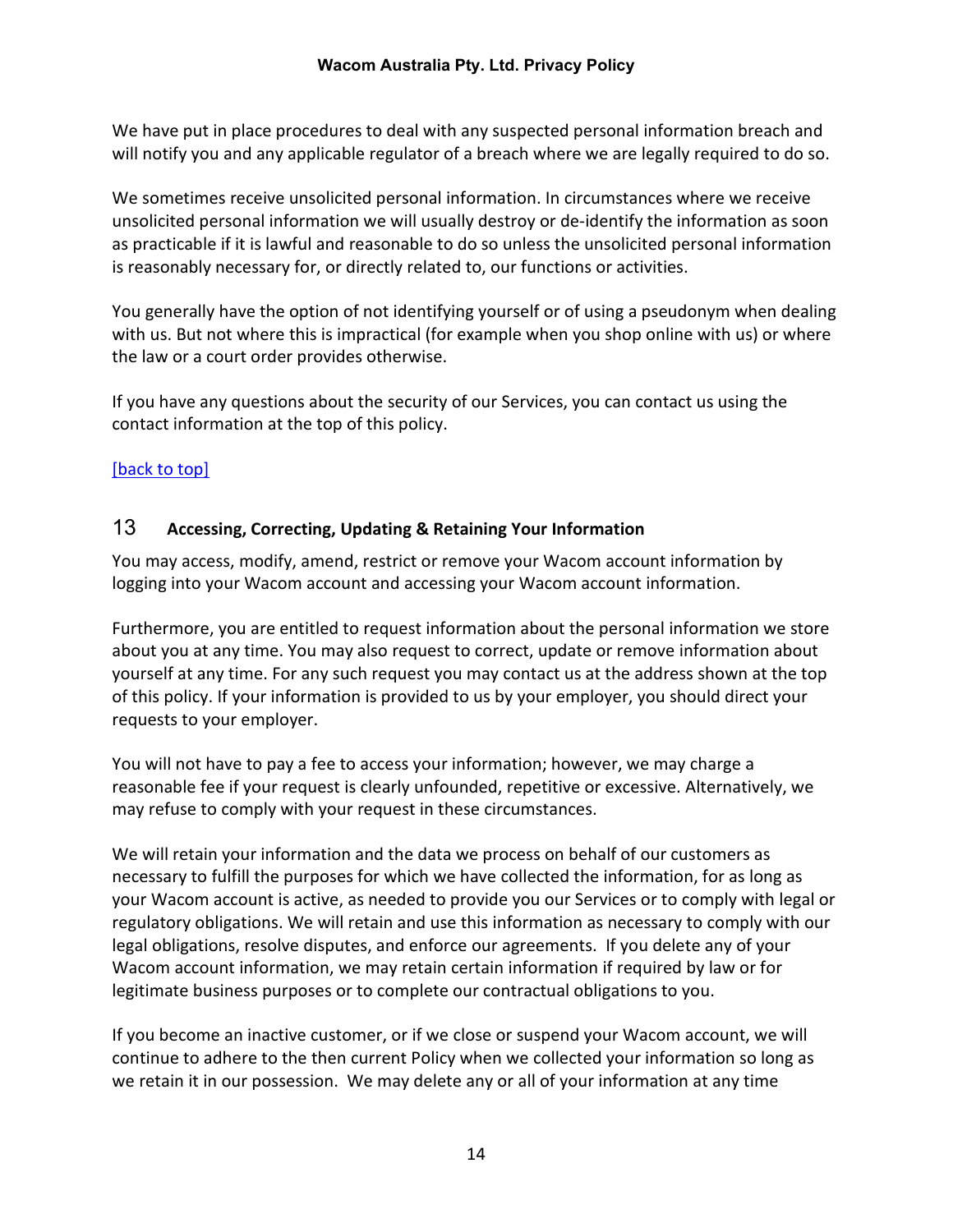without notice to you for any reason or no reason unless otherwise required by law or contract to retain it.

We will attempt to respond to any request to access your information within 30 days. It may take us longer if your request is complex or you have made multiple requests in which circumstances we will notify you and keep you apprised of our progress.

# [\[back to top\]](#page-0-1)

# <span id="page-14-0"></span>14 **Preferences and Opting-Out**

Our Services provide visitors and customers the opportunity to opt-out of receiving specific types of communications from us and our partners at the point where we request information about the visitor or customer. In addition, if you have previously signed up to receive information about our Services, you may unsubscribe or opt out of all future marketing communications from us that do not relate to products or services you have already ordered by removing your contact and other information from our marketing and communications databases by (a) e-mailing us or (b) clicking the unsubscribe link on any email marketing communication you receive.

We partner with a third party to display advertising on our website or to manage our advertising on other sites. Our third-party partner may use cookies or similar technologies to provide you advertising based upon your browsing activities and interests. For more information on our use of cookies and how you may choose to opt-out of accepting cookies, please review our **Cookie Notice**.

## [\[back to top\]](#page-0-1)

# <span id="page-14-1"></span>15 **Use by Children**

We do not knowingly process personal information for which we determine the purposes and means of processing about children under the age of 15 or equivalent minimum age in the relevant jurisdiction without advance parental consent. If you are the parent or guardian of a child under 15 years of age or equivalent minimum age in the relevant jurisdiction and believe that your child has directly disclosed information to us, then please contact us so that we may delete the child's information.

# [\[back to top\]](#page-0-1)

# <span id="page-14-2"></span>16 **Changes to this Policy**